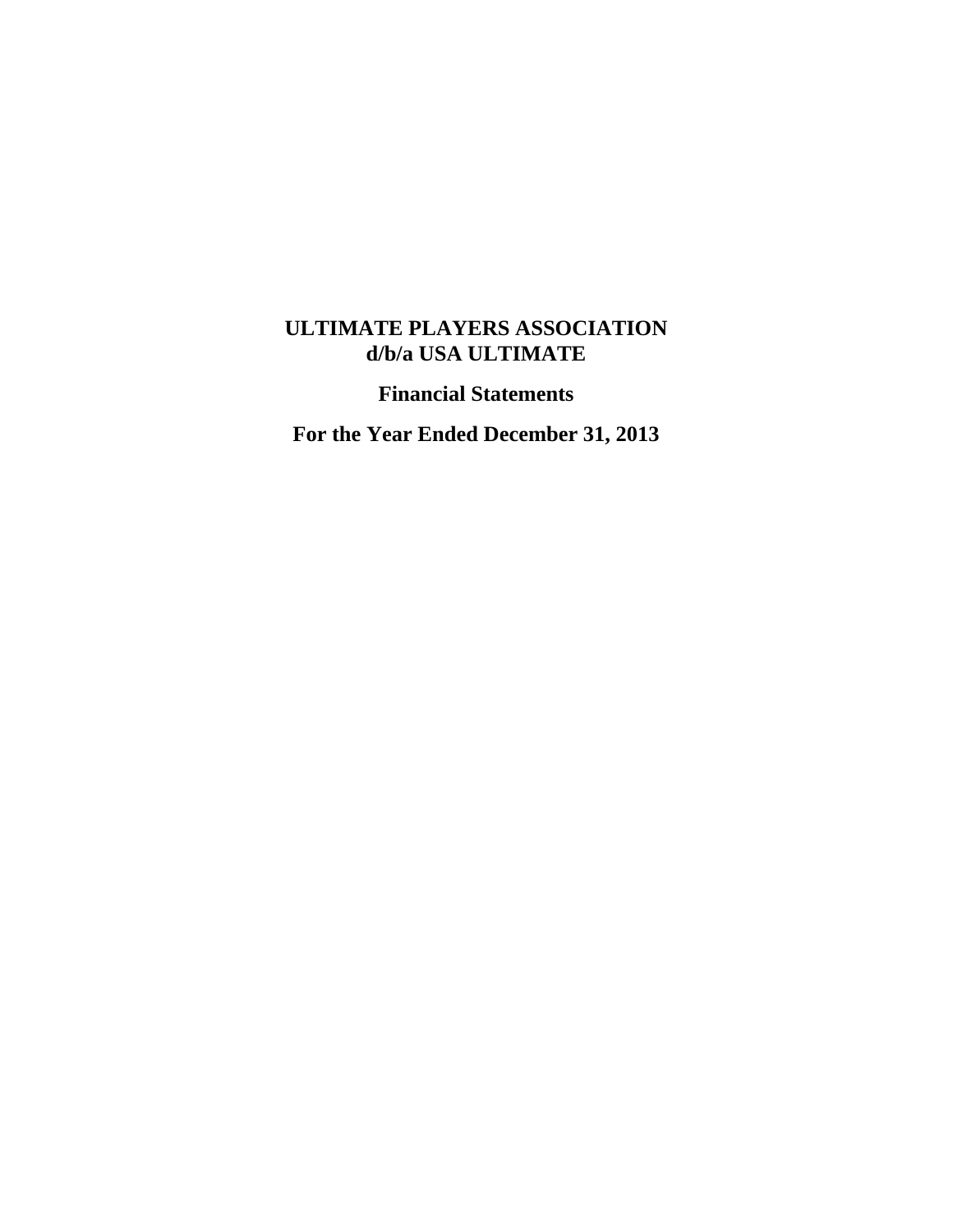# **TABLE OF CONTENTS**

| Independent Auditors' Report 1                      |  |  |  |  |
|-----------------------------------------------------|--|--|--|--|
| Statement of Financial Position 3                   |  |  |  |  |
| Statement of Activities and Changes in Net Assets 4 |  |  |  |  |
| Statement of Cash Flows 5                           |  |  |  |  |
| Notes to Financial Statements 6                     |  |  |  |  |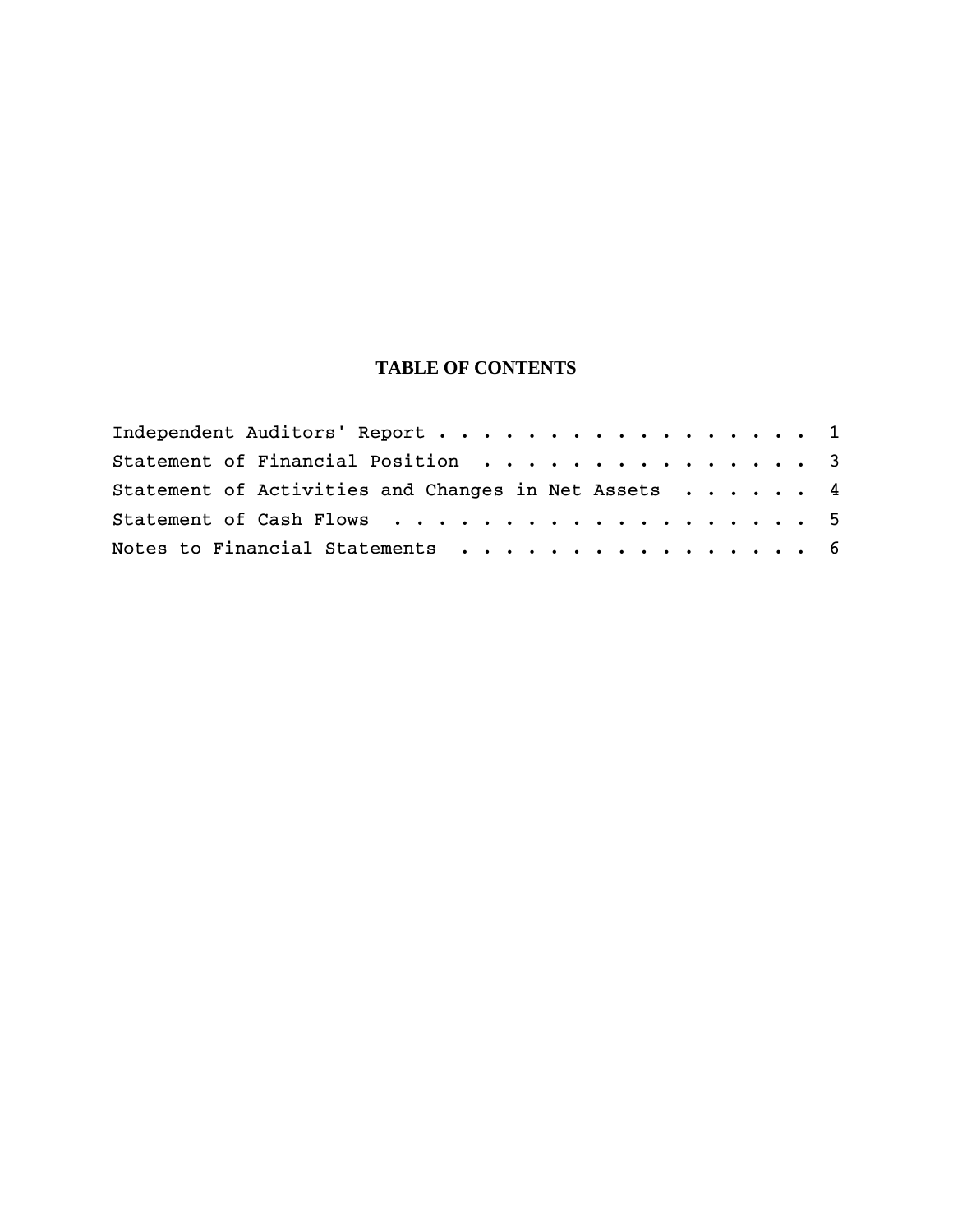

#### INDEPENDENT AUDITORS' REPORT

Board of Directors Ultimate Players Association d/b/a USA Ultimate Boulder, Colorado

We have audited the accompanying financial statements of Ultimate Players Association d/b/a USA Ultimate (a nonprofit organization), which comprise the statement of financial position as of December 31, 2013, and the related statements of activities and changes in net assets and cash flows for the year then ended, and the related notes to the financial statements.

# Management's Responsibility for the Financial Statements

Management is responsible for the preparation and fair presentation of these financial statements in accordance with accounting principles generally accepted in the United States of America; this includes the design, implementation, and maintenance of internal control relevant to the preparation and fair presentation of financial statements that are free from material misstatement, whether due to fraud or error.

# Auditors` Responsibility

Our responsibility is to express an opinion on these financial statements based on our audit. We conducted our audit in accordance with auditing standards generally accepted in the United States of America. Those standards require that we plan and perform the audit to obtain reasonable assurance about whether the financial statements are free of material misstatement.

An audit involves performing procedures to obtain audit evidence about the amounts and disclosures in the financial statements. The procedures selected depend on the auditor's judgment, including the assessment of the risks of material misstatement of the financial statements, whether due to fraud or error. In making those risk assessments, the auditor considers internal control relevant to the entity's preparation and fair presentation of the financial statements in order to design audit procedures that are appropriate in the circumstances, but not for the purpose of expressing an opinion on the effectiveness of the entity's internal control. Accordingly, we express no such opinion. An audit also includes

1365 Garden of the Gods Road, Suite 150 • Colorado Springs, CO 80907 • (719) 590-9777 • Fax: (719) 590-7689 • www.waughgoodwinllp.com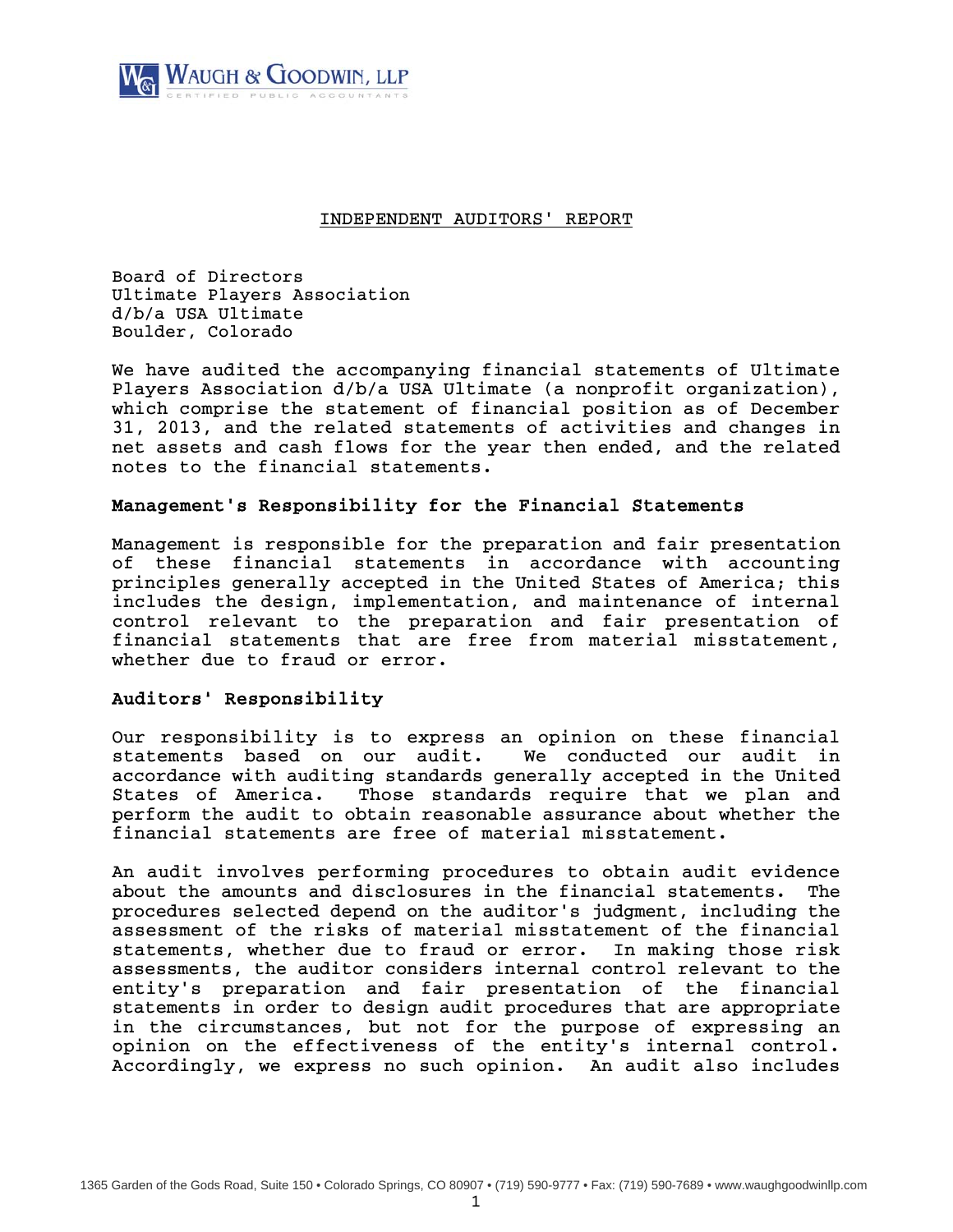evaluating the appropriateness of accounting policies used and the reasonableness of significant accounting estimates made by management, as well as evaluating the overall presentation of the financial statements.

We believe that the audit evidence we have obtained is sufficient and appropriate to provide a basis for our audit opinion.

# Opinion

In our opinion, the financial statements referred to above present fairly, in all material respects, the financial position of USA Ultimate as of December 31, 2013, and the changes in its net assets and its cash flows for the year then ended in accordance with accounting principles generally accepted in the United States of America.

# *Waugh & Goodwin, LLP*

Colorado Springs, Colorado June 5, 2014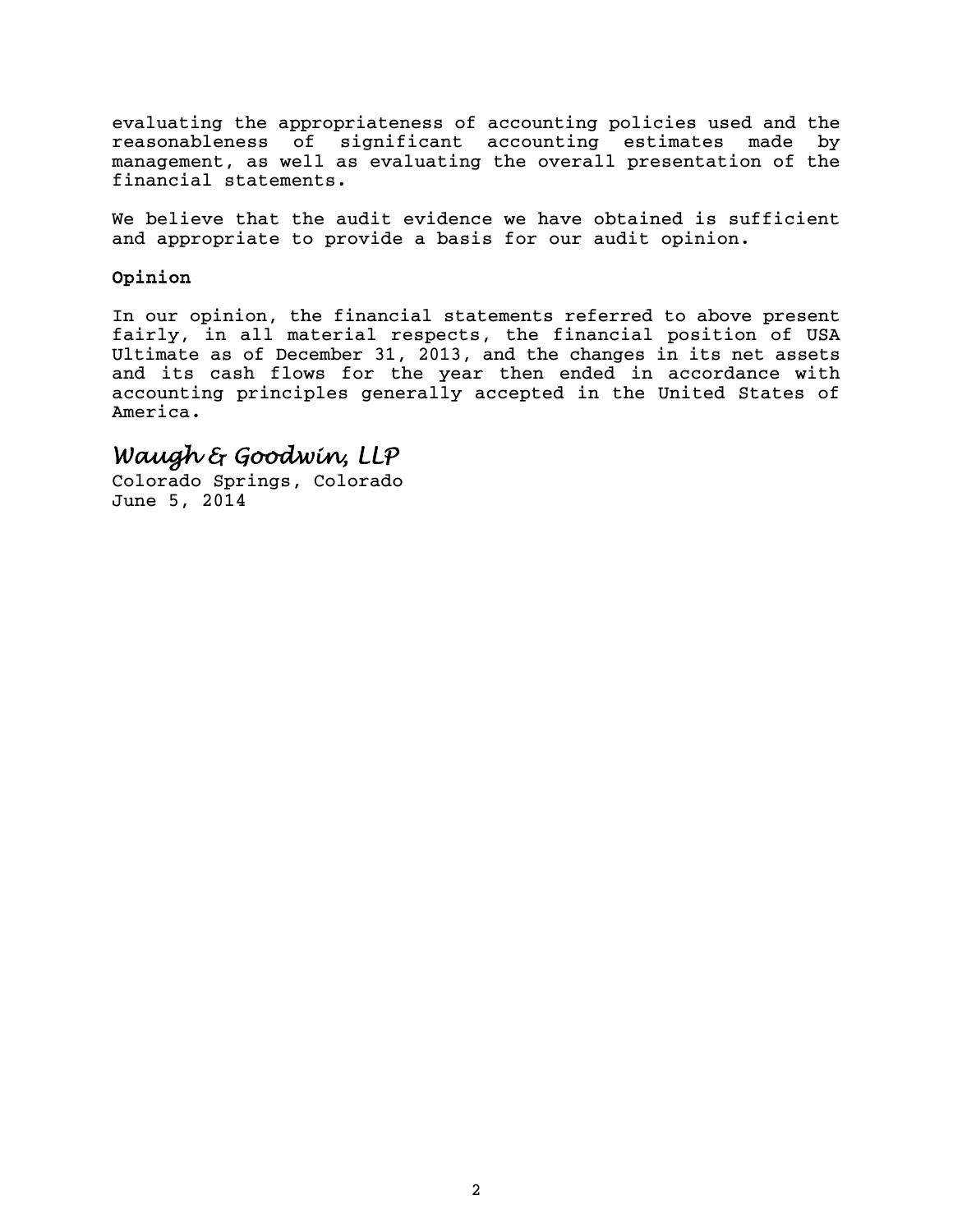# d/b/a USA ULTIMATE Statement of Financial Position December 31, 2013 ULTIMATE PLAYERS ASSOCIATION

# ASSETS

| \$<br>Cash and cash equivalents<br>1,601,207<br>Accounts receivable, net<br>70,950<br>24,500<br>Inventory<br>Prepaid expenses and deposits<br>26,623<br>1,723,280<br>Total current assets<br>244,210<br>CERTIFICATE OF DEPOSIT<br>176,219<br>IT infrastructure system<br>Furniture and equipment<br>39,368<br>Computer equipment<br>18,436<br>Software<br>77,732<br>311,755<br>(114, 862)<br>Less accumulated depreciation<br>196,893<br>Property and equipment - net<br>3,500<br>2,167,883<br>TOTAL ASSETS<br>\$<br>LIABILITIES AND NET ASSETS<br>CURRENT LIABILITIES:<br>\$<br>240,316<br>Accounts payable<br>Accrued liabilities<br>56,871<br>Current portion of deferred revenue<br>279,886<br>577,073<br>Total current liabilities<br>214,852<br>791,925<br>Total liabilities<br>NET ASSETS:<br>Unrestricted<br>1,375,868<br>Temporarily restricted<br>90<br>Total net assets<br><u>1,375,958</u> | <b>CURRENT ASSETS:</b>  |  |
|--------------------------------------------------------------------------------------------------------------------------------------------------------------------------------------------------------------------------------------------------------------------------------------------------------------------------------------------------------------------------------------------------------------------------------------------------------------------------------------------------------------------------------------------------------------------------------------------------------------------------------------------------------------------------------------------------------------------------------------------------------------------------------------------------------------------------------------------------------------------------------------------------------|-------------------------|--|
|                                                                                                                                                                                                                                                                                                                                                                                                                                                                                                                                                                                                                                                                                                                                                                                                                                                                                                        |                         |  |
|                                                                                                                                                                                                                                                                                                                                                                                                                                                                                                                                                                                                                                                                                                                                                                                                                                                                                                        |                         |  |
|                                                                                                                                                                                                                                                                                                                                                                                                                                                                                                                                                                                                                                                                                                                                                                                                                                                                                                        |                         |  |
|                                                                                                                                                                                                                                                                                                                                                                                                                                                                                                                                                                                                                                                                                                                                                                                                                                                                                                        |                         |  |
|                                                                                                                                                                                                                                                                                                                                                                                                                                                                                                                                                                                                                                                                                                                                                                                                                                                                                                        |                         |  |
|                                                                                                                                                                                                                                                                                                                                                                                                                                                                                                                                                                                                                                                                                                                                                                                                                                                                                                        |                         |  |
|                                                                                                                                                                                                                                                                                                                                                                                                                                                                                                                                                                                                                                                                                                                                                                                                                                                                                                        | PROPERTY AND EQUIPMENT: |  |
|                                                                                                                                                                                                                                                                                                                                                                                                                                                                                                                                                                                                                                                                                                                                                                                                                                                                                                        |                         |  |
|                                                                                                                                                                                                                                                                                                                                                                                                                                                                                                                                                                                                                                                                                                                                                                                                                                                                                                        |                         |  |
|                                                                                                                                                                                                                                                                                                                                                                                                                                                                                                                                                                                                                                                                                                                                                                                                                                                                                                        |                         |  |
|                                                                                                                                                                                                                                                                                                                                                                                                                                                                                                                                                                                                                                                                                                                                                                                                                                                                                                        |                         |  |
|                                                                                                                                                                                                                                                                                                                                                                                                                                                                                                                                                                                                                                                                                                                                                                                                                                                                                                        |                         |  |
|                                                                                                                                                                                                                                                                                                                                                                                                                                                                                                                                                                                                                                                                                                                                                                                                                                                                                                        |                         |  |
|                                                                                                                                                                                                                                                                                                                                                                                                                                                                                                                                                                                                                                                                                                                                                                                                                                                                                                        |                         |  |
|                                                                                                                                                                                                                                                                                                                                                                                                                                                                                                                                                                                                                                                                                                                                                                                                                                                                                                        | OTHER ASSETS            |  |
|                                                                                                                                                                                                                                                                                                                                                                                                                                                                                                                                                                                                                                                                                                                                                                                                                                                                                                        |                         |  |
|                                                                                                                                                                                                                                                                                                                                                                                                                                                                                                                                                                                                                                                                                                                                                                                                                                                                                                        |                         |  |
|                                                                                                                                                                                                                                                                                                                                                                                                                                                                                                                                                                                                                                                                                                                                                                                                                                                                                                        |                         |  |
|                                                                                                                                                                                                                                                                                                                                                                                                                                                                                                                                                                                                                                                                                                                                                                                                                                                                                                        |                         |  |
|                                                                                                                                                                                                                                                                                                                                                                                                                                                                                                                                                                                                                                                                                                                                                                                                                                                                                                        |                         |  |
|                                                                                                                                                                                                                                                                                                                                                                                                                                                                                                                                                                                                                                                                                                                                                                                                                                                                                                        |                         |  |
|                                                                                                                                                                                                                                                                                                                                                                                                                                                                                                                                                                                                                                                                                                                                                                                                                                                                                                        |                         |  |
|                                                                                                                                                                                                                                                                                                                                                                                                                                                                                                                                                                                                                                                                                                                                                                                                                                                                                                        | DEFERRED REVENUE        |  |
|                                                                                                                                                                                                                                                                                                                                                                                                                                                                                                                                                                                                                                                                                                                                                                                                                                                                                                        |                         |  |
|                                                                                                                                                                                                                                                                                                                                                                                                                                                                                                                                                                                                                                                                                                                                                                                                                                                                                                        |                         |  |
|                                                                                                                                                                                                                                                                                                                                                                                                                                                                                                                                                                                                                                                                                                                                                                                                                                                                                                        |                         |  |
|                                                                                                                                                                                                                                                                                                                                                                                                                                                                                                                                                                                                                                                                                                                                                                                                                                                                                                        |                         |  |
|                                                                                                                                                                                                                                                                                                                                                                                                                                                                                                                                                                                                                                                                                                                                                                                                                                                                                                        |                         |  |
| TOTAL LIABILITIES AND NET ASSETS<br>\$<br>2,167,883                                                                                                                                                                                                                                                                                                                                                                                                                                                                                                                                                                                                                                                                                                                                                                                                                                                    |                         |  |

See Notes to Financial Statements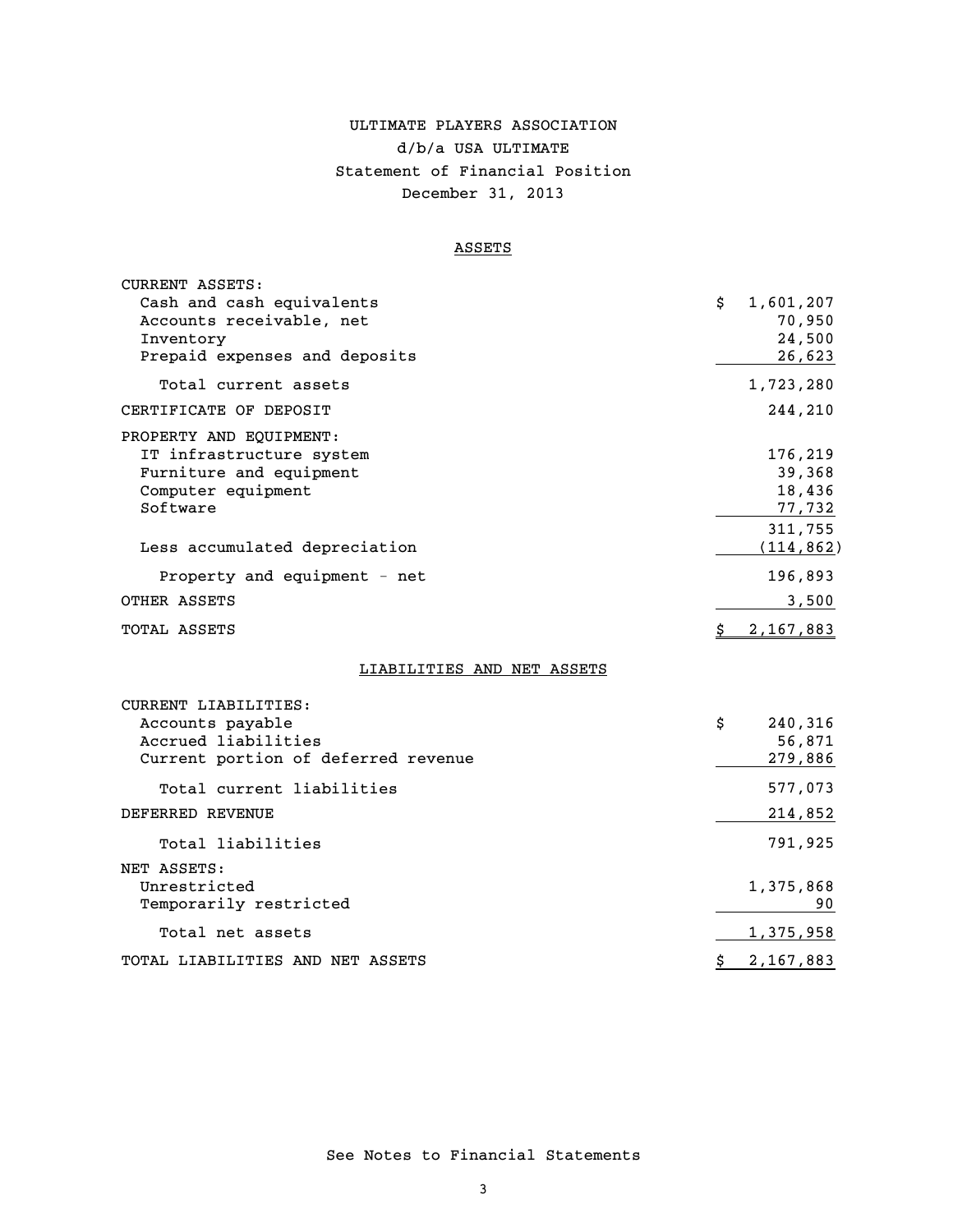### ULTIMATE PLAYERS ASSOCIATION

d/b/a USA ULTIMATE

### Statement of Activities and Changes in Net Assets

For the Year Ended December 31, 2013

|                                                                                                                                                                                                                                                                                                                                                                                                                                                      | Unrestricted Restricted                                                                                                       | Temporarily     | Totals                                                                                                                        |
|------------------------------------------------------------------------------------------------------------------------------------------------------------------------------------------------------------------------------------------------------------------------------------------------------------------------------------------------------------------------------------------------------------------------------------------------------|-------------------------------------------------------------------------------------------------------------------------------|-----------------|-------------------------------------------------------------------------------------------------------------------------------|
| REVENUE:<br>Membership dues<br>Competition and athlete programs<br>Sponsorship and licensing<br>National teams<br>Sport development and outreach<br>Sales<br>Cost of goods sold<br>Coach and observer development program<br>Contributions<br>Interest income<br>Other income                                                                                                                                                                        | \$1,666,087<br>536,169<br>347,686<br>124,850<br>107,960<br>58,014<br>(48, 452)<br>31,880<br>21,703<br>11,306<br>7,830         | \$<br>90        | \$1,666,087<br>536,169<br>347,686<br>124,850<br>107,960<br>58,014<br>(48, 452)<br>31,880<br>21,793<br>11,306<br>7,830         |
| Total revenue                                                                                                                                                                                                                                                                                                                                                                                                                                        | 2,865,033                                                                                                                     | 90              | 2,865,123                                                                                                                     |
| EXPENSES:<br>Program services:<br>Triple Crown Tour, Beach and<br>Masters events and programs<br>Communications and publications<br>Marketing and sponsorship<br>Youth events and programs<br>National teams<br>College events and programs<br>Member services<br>Sport development and outreach<br>Event standards/Spirit of the Game/<br>rules/disc standards<br>Coach and observer development<br>programs<br>AE system<br>International programs | 479,092<br>392,357<br>339,321<br>303,984<br>269,134<br>213,822<br>136,068<br>123,950<br>105,098<br>92,373<br>77,902<br>52,545 |                 | 479,092<br>392,357<br>339,321<br>303,984<br>269,134<br>213,822<br>136,068<br>123,950<br>105,098<br>92,373<br>77,902<br>52,545 |
| Total program services<br>Supporting services:<br>Board of directors<br>Fundraising<br>Operations                                                                                                                                                                                                                                                                                                                                                    | 2,585,646<br>91,346<br>74,118<br>73,646                                                                                       |                 | 2,585,646<br>91,346<br>74,118<br>73,646                                                                                       |
| Total supporting services                                                                                                                                                                                                                                                                                                                                                                                                                            | 239,110                                                                                                                       |                 | 239,110                                                                                                                       |
| Total expenses                                                                                                                                                                                                                                                                                                                                                                                                                                       | 2,824,756                                                                                                                     |                 | 2,824,756                                                                                                                     |
| CHANGE IN NET ASSETS                                                                                                                                                                                                                                                                                                                                                                                                                                 | 40,277                                                                                                                        | 90              | 40,367                                                                                                                        |
| NET ASSETS,                                                                                                                                                                                                                                                                                                                                                                                                                                          |                                                                                                                               |                 |                                                                                                                               |
| beginning of year                                                                                                                                                                                                                                                                                                                                                                                                                                    | <u>1,335,591</u>                                                                                                              |                 | <u>1,335,591</u>                                                                                                              |
| NET ASSETS,<br>end of year                                                                                                                                                                                                                                                                                                                                                                                                                           | \$1,375,868                                                                                                                   | 90<br><u>\$</u> | \$1,375,958                                                                                                                   |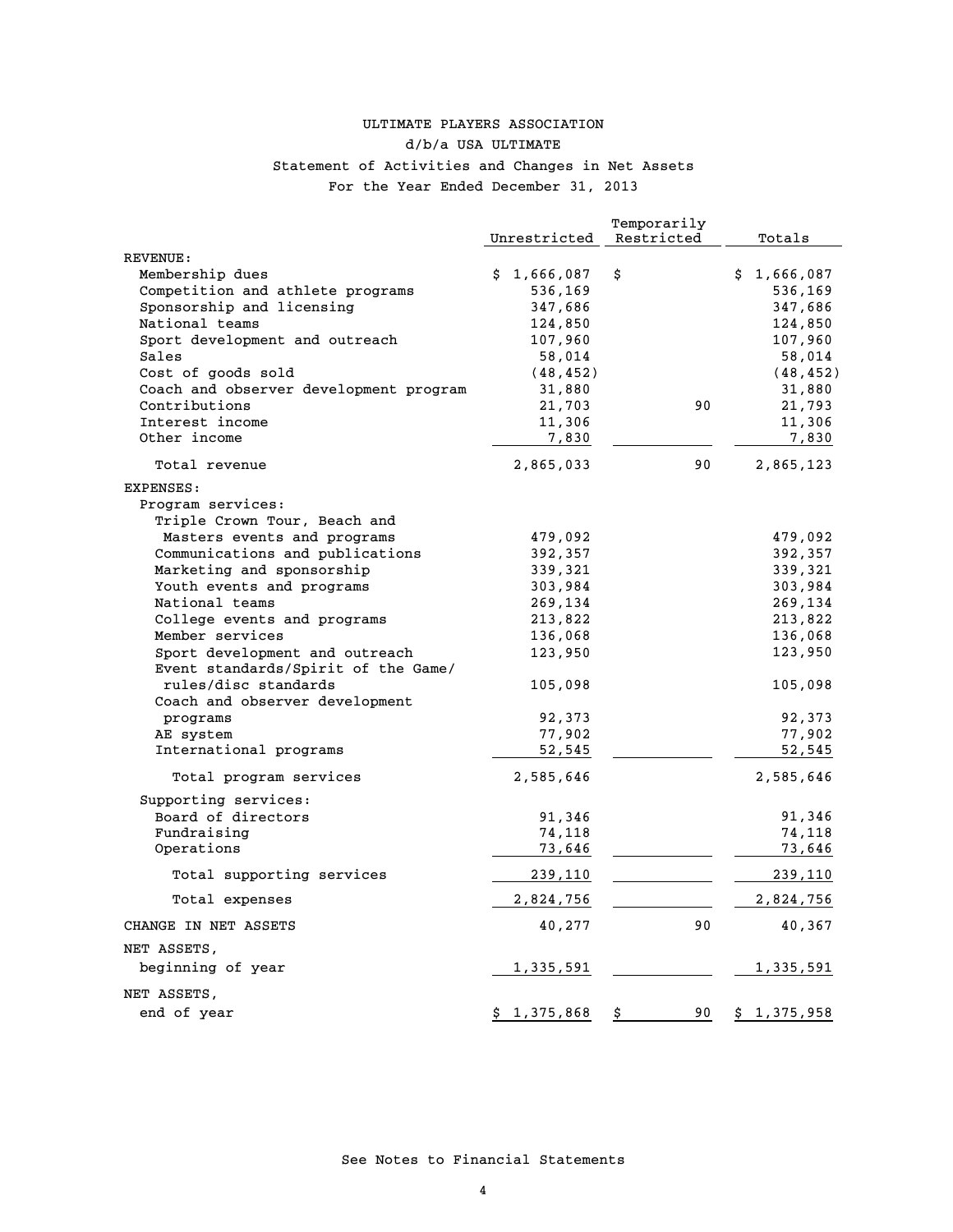# ULTIMATE PLAYERS ASSOCIATION d/b/a USA ULTIMATE Statement of Cash Flows For the Year Ended December 31, 2013

2013 CASH FLOWS FROM OPERATING ACTIVITIES: Change in net assets  $\zeta$  40,367 Adjustments to reconcile the change in net assets to net cash provided by operating activities: Depreciation 35,809 Decrease (increase) in assets: Accounts receivable, net (63,200) Inventory (4,500) Prepaid expenses and deposits 15,590 Increase (decrease) in liabilities: Accounts payable 3.185,359 Accrued liabilities (26,417) Deferred revenue (2,743) Total adjustments 139,898 Net cash provided by operating activities 180,265 CASH FLOWS FROM INVESTING ACTIVITIES: Proceeds from certificates of deposit 489,442 Acquisition of property and equipment (94,656) Net cash provided by investing activities and the set of the set of the set of the set of the set of the set of the set of the set o NET INCREASE IN CASH 575,051 CASH AND CASH EQUIVALENTS, beginning of year 1,026,156 CASH AND CASH EQUIVALENTS, end of year  $\frac{1}{2}$  1,601,207

See Notes to Financial Statements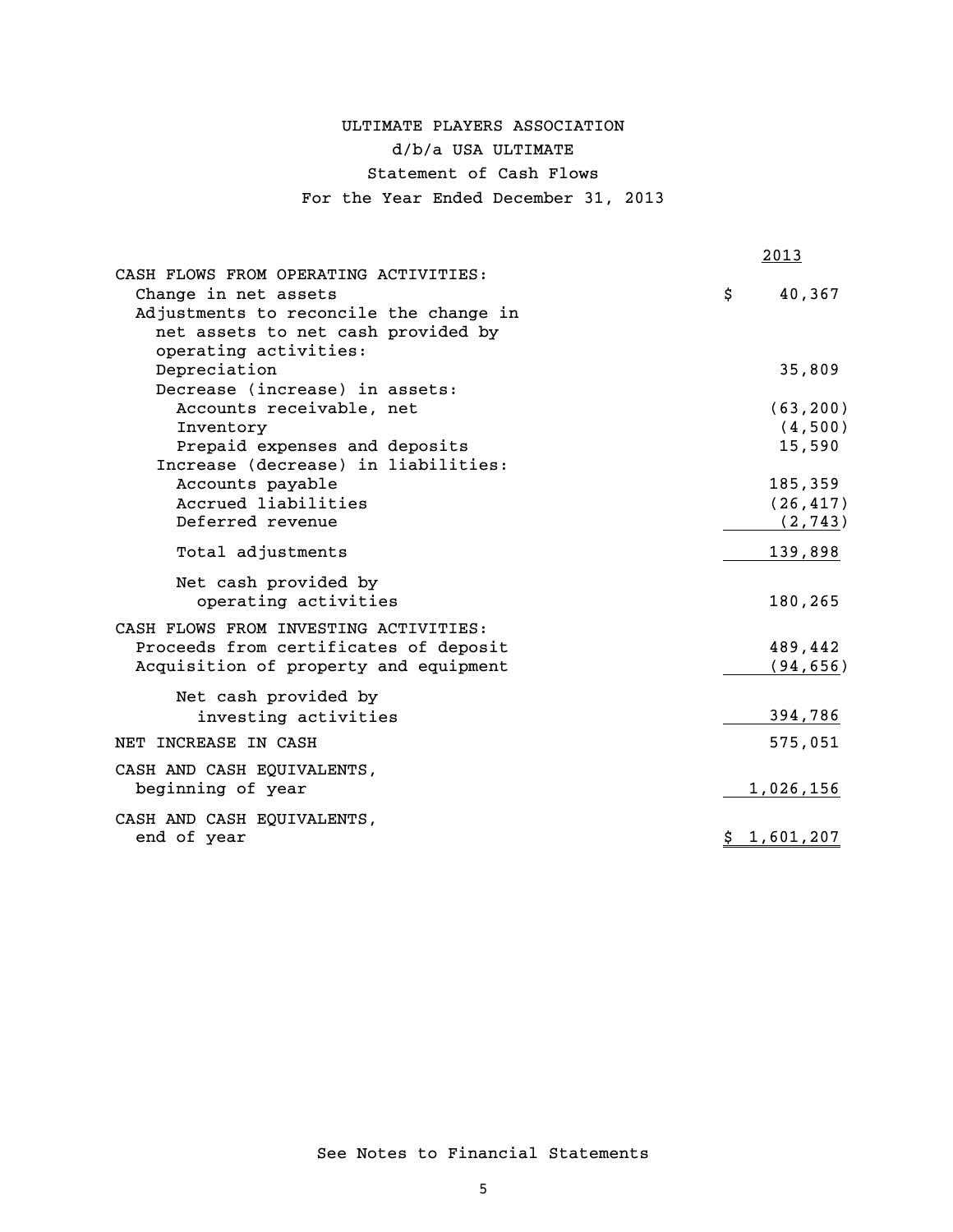# ULTIMATE PLAYERS ASSOCIATION d/b/a USA ULTIMATE Notes to Financial Statements For the Year Ended December 31, 2013

### A. SUMMARY OF SIGNIFICANT ACCOUNTING POLICIES

### **Organization**

USA Ultimate (Corporation) is the national governing body for the sport of Ultimate and is a member of the World Flying Disc Federation. The Corporation is responsible for the promotion and development of the sport of Ultimate in the United States.

#### Income Taxes

The Corporation qualifies as a tax-exempt organization under Section 501(c)(3) of the Internal Revenue Code and, accordingly, is not subject to federal income tax. Accordingly, no income tax provision has been recorded.

The Corporation's form 990, Return of Organization Exempt from Income Tax, is subject to examination by various taxing authorities, generally for three years after the date they were filed. Management of the Corporation believes that it does not have any uncertain tax positions that are material to the financial statements.

## Contributions

Gifts of cash and other assets are reported as restricted support if they are received with donor stipulations that limit the use of donated assets. When a restriction expires, that is, when a stipulated time restriction ends or a purpose restriction is accomplished, temporarily restricted net assets are reclassified to unrestricted net assets and reported in the statement of activities as satisfied program restrictions.

#### Membership Registrations

Membership dues consist of lifetime and annual registrations and are recognized as revenue over the duration of the membership. Lifetime memberships are recognized over fifteen years.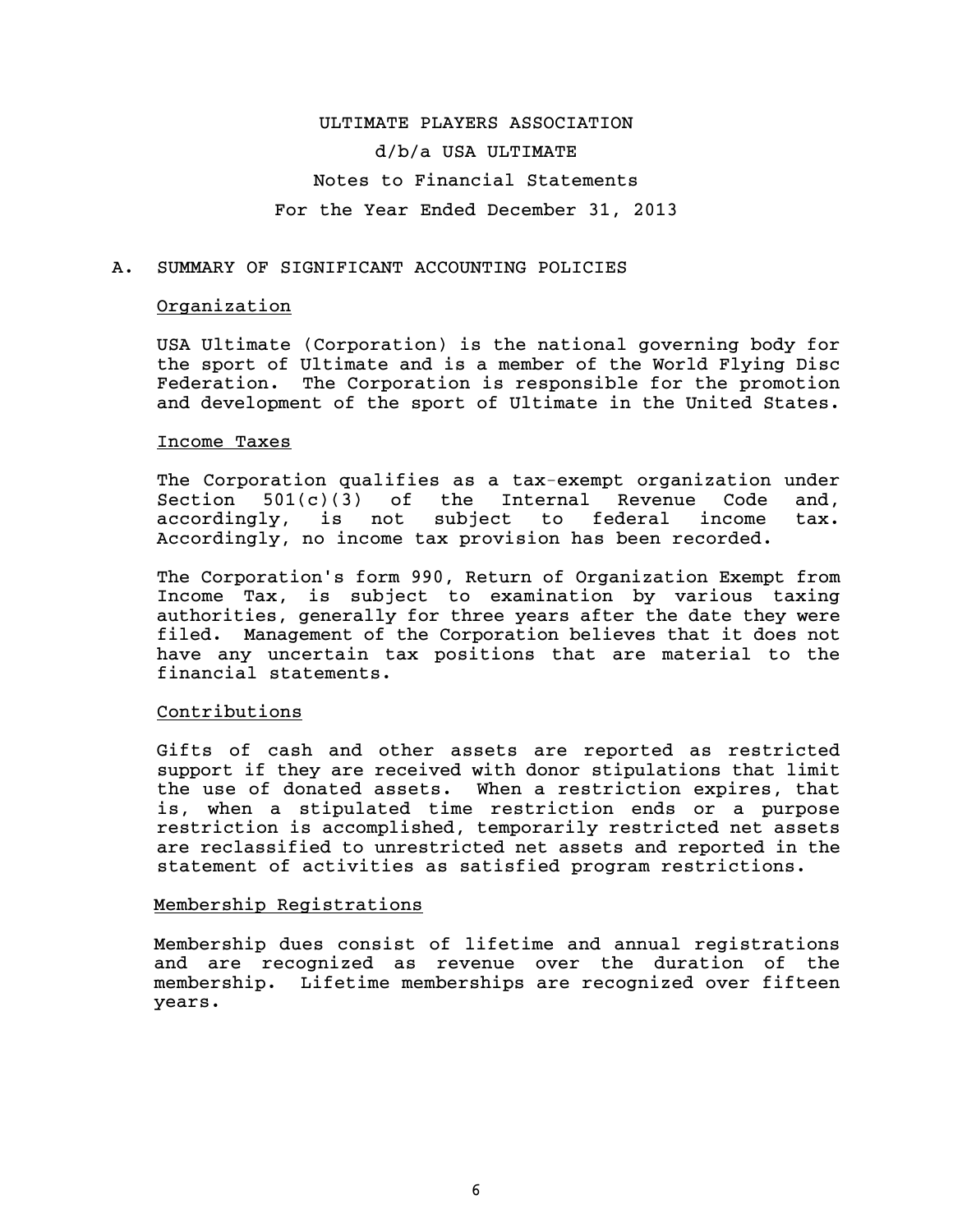#### Notes to Financial Statements

## A. SUMMARY OF SIGNIFICANT ACCOUNTING POLICIES - Continued

#### Cash and Cash Equivalents

Cash and cash equivalents consist of amounts in the Corporation's checking and money market accounts. The Corporation maintains its cash and cash equivalents at commercial banks. In the event of a bank failure, the Corporation might only be able to recover the amounts insured.

#### Inventory

Inventory is stated at the lower of cost (first-in, first-out method) or market and consists of discs, rulebooks, DVD's, manuals, and guides.

## Furniture and Equipment

Furniture and equipment is recorded at cost or, in the case of donated property, at their estimated fair value at date of receipt. All acquisitions of furniture and equipment in excess of \$200 are capitalized.

Depreciation is recorded using the straight-line method over estimated useful lives of three to seven years.

Depreciation expense was \$35,809 for the year ended December 31, 2013.

# Supplemental Cash Flow Disclosures

The Corporation paid no interest or income taxes during the year ended December 31, 2013.

### Accounts Receivable

Accounts receivable are stated at the amount management expects to collect from balances outstanding at year-end. Based on management's assessment of the credit history with customers having outstanding balances and current relationships with them, it has concluded that an allowance for doubtful accounts at December 31, 2013 of \$1,000 is necessary.

Accounts receivable outstanding for more than 60 days are considered delinquent. Delinquent receivables are determined to be uncollectible on a case by case basis and are written off to bad debt expense at such point of determination.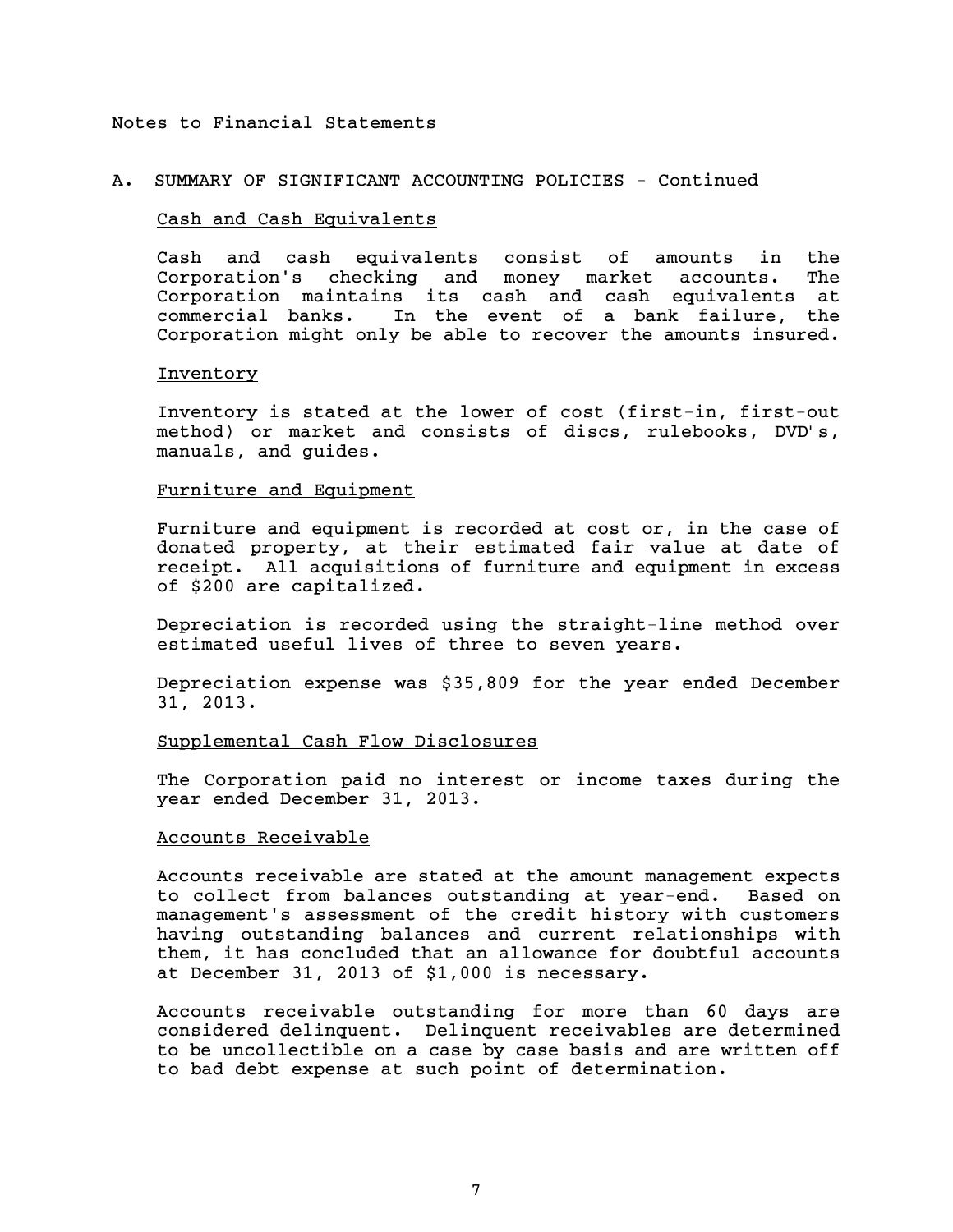#### Notes to Financial Statements

#### A. SUMMARY OF SIGNIFICANT ACCOUNTING POLICIES - Continued

# Functional Allocation of Expenses

Certain costs and expenses are allocated among the various programs and supporting service expenses based on salary expenses. For the year ended December 31, 2013, the Corporation's supporting service expenses amounted to 8.35% of total support and revenue.

#### Use of Estimates

The preparation of financial statements in conformity with accounting principles generally accepted in the United States of America requires management to make estimates and assumptions that affect the reported amounts of assets and liabilities, the disclosure of contingent liabilities, and the reported amounts of revenues and expenses. Actual results could differ from those estimates.

#### Donated Services

The Corporation receives a substantial amount of donated services in carrying out its programs. No amounts have been reflected in the financial statements for those services since they do not meet the criteria for recognition under ASC 958, "Not-For-Profit Entities".

# Date of Management's Review

In preparing the financial statements, the Corporation has evaluated events and transactions for potential recognition or disclosure through June 5, 2014, the date that the financial statements were available to be issued.

# B. CERTIFICATE OF DEPOSIT

Certificate of deposit at December 31, 2013 consists of one certificate from a commercial bank in the amount of \$244,210 earning interest at a rate of .70% and maturing June 19, 2015. The Corporation intends to hold this certificate until maturity.